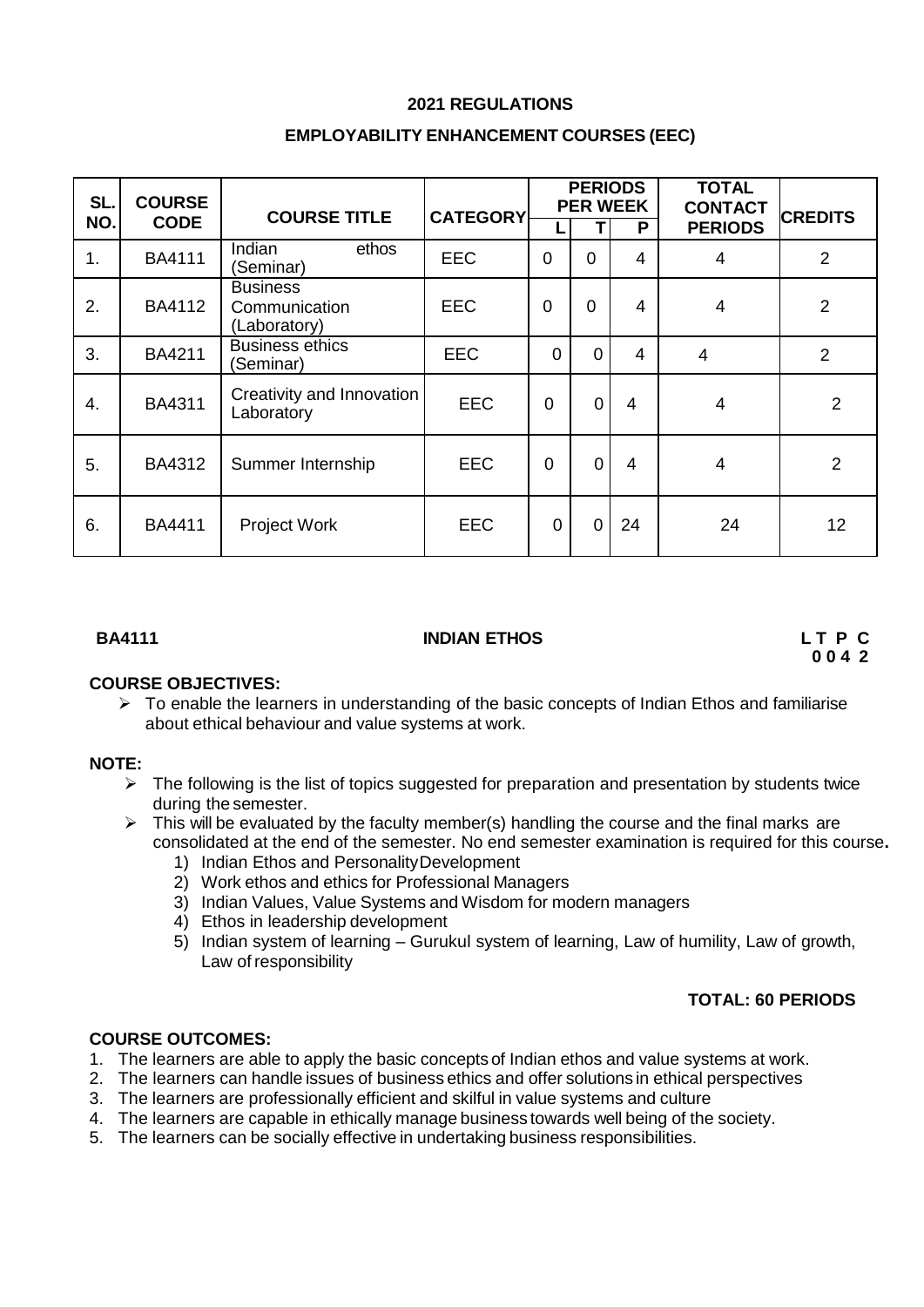#### **BA4112 BUSINESS COMMUNICATION (LABORATORY) L T P C 0 0 4 2**

## **COURSE OBJECTIVES:**

 $\triangleright$  To help the students to acquire some of the necessary skills to handle dayto-day managerial responsibilities, such as - making speeches, controlling one-to-one communication, enriching group activities and processes, giving effective presentations, writing letters, memos, minutes, reports and advertising, and maintaining one's poise in private and in public,

### **UNIT I INTRODUCTION AND TYPES OF BUSINESS COMMUNICATION 12**

Introduction to Business Communication: Principles of effective communication, Target group profile, Barriers of Communication, Reading Skills, Listening, Feedback. - Principles of Nonverbal Communication: Professional dressing and body language. Role Playing, Debates and Quiz. Types of managerial speeches - Presentations and Extempore - speech of introduction, speech of thanks, occasional speech, theme speech. - Group communication: Meetings, group discussions. - Other Aspects of Communication: Cross Cultural Dimensions of Business Communication Technology and Communication, Ethical & Legal Issues in Business Communication.

### **UNIT II BUSINESS COMMUNICATION WRITING MODELSAND TOOLS 12**

Business letters, Routine letters, Bad news and persuasion letters, sales letters, collection letters, Maintaining a Diary, Resume/CV , job application letters, proposals. Internal communication through

- notices, circulars, memos, agenda and minutes, reports. Case Studies. Exercises on Corporate Writing, Executive Summary of Documents, Creative Writing, Poster Making, Framing Advertisements, Slogans, Captions, Preparing Press Release and Press Notes

#### **UNIT III EFFECTIVE PRESENTATIONS 12**

Principles of Effective Presentations, Principles governing the use of audiovisual media.

#### **UNIT IV INTERVIEW SKILLS 12**

Mastering the art of giving interviews in - selection or placement interviews, discipline interviews, appraisal interviews, exit interviews, web /video conferencing, tele-meeting.

#### **UNIT V REPORT WRITING 12**

Objectives of report, types of report, Report Planning, Types of Reports, Developing an outline, Nature of Headings, Ordering of Points, Logical Sequencing, Graphs, Charts, Executive Summary, List of Illustration, Report Writing.

**Note:** The emphasis of the entire subject should be on practical aspects.

**Practical: Module 1-**This module introduces both written and spoken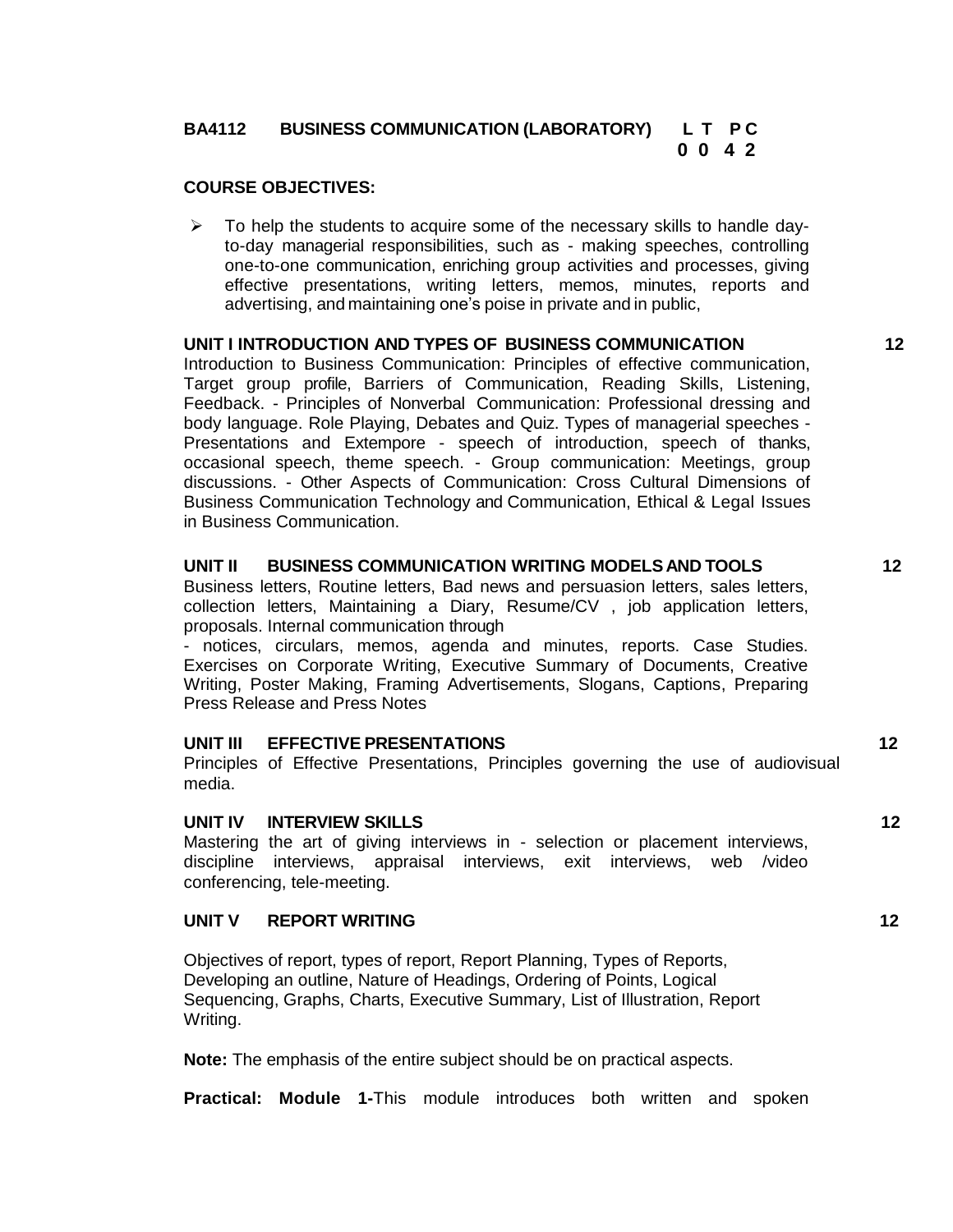communication skills to students to build their confidence in delivering clear and logical messages to their audience. They will develop written communication skills through crafting business messages such as business letters, emails, and meeting minutes. In addition, students will work through presentations and simulated meetings to refine their spoken communication skills, discussion techniques and people skills.

**Practical - Module 2-**This module builds on the foundationof Business Communication 1 and creates opportunities for students to strengthen their oral and written communication. Students will be required to enhance their presentation skills through impromptu speeches. Students will also learn how to prepare a formal business report. Job hunting and employment skills will be introduced to prepare students for a positive start to their careers. Students will be taught to write application letters and resumes. Additionally, students will learn job interview techniques through role -plays and simulations

**Practical - Module 3-**This practical module aims to help students be persuasive in the business world. Students will learn listening and data gathering skills to better understand their target audience's needs and requirements and persuasive skills to convince the audience to accept a new policy/suggestion/product through role-playing a boardroom presentation. Students will also be taught business networking skills including conversation techniques, dining etiquette and personal branding through role-plays andsimulations.

## **TOTAL : 60 PERIODS**

## **COURSE OUTCOMES:**

- 1. Develop good managerial communicationskills
- 2. Ability to excel in different forms of written communication required in a business context
- 3. Develop good presentationskills
- 4. In-depth understanding of interviewskills
- 5. Ability to prepare Businessreports

#### **REFERENCES :**

- 1. Rajendra Pal, J.S. Korlahalli ,Essentials of Business Communication by, Sultan Chand & Sons, 13th Edition
- 2. Meenakshi Raman, Prakash Singh ,Business Communication by, Oxford, 2 nd edition, 2012
- 3. Raymond V. Lesikar, Flatley, Basic Business Communication Skills for Empowering the Internet Generation by, M.E., TMGH, New Delhi , 10 th edition, 2004
- 4. Ludlow R , Panton ,The Essence of Effective Communications , Prentice Hall of India Pvt. Ltd. 2, 1995
- 5. C. S. Rayadu , Communication by, HPH,2015
- 6. R. C. Sharma , Krishna Mohan ,Business Correspondence & Report Writing , Tata McGraw Hill, 5th Edition, 2017
- 7. Malcolm Goodale , Developing Communication Skills, 2nd Edition Professional Presentations, Cambridge University Press
- 8. Supplementary Reading Material Business Communication Harvard Business Essentials Series, HBS Press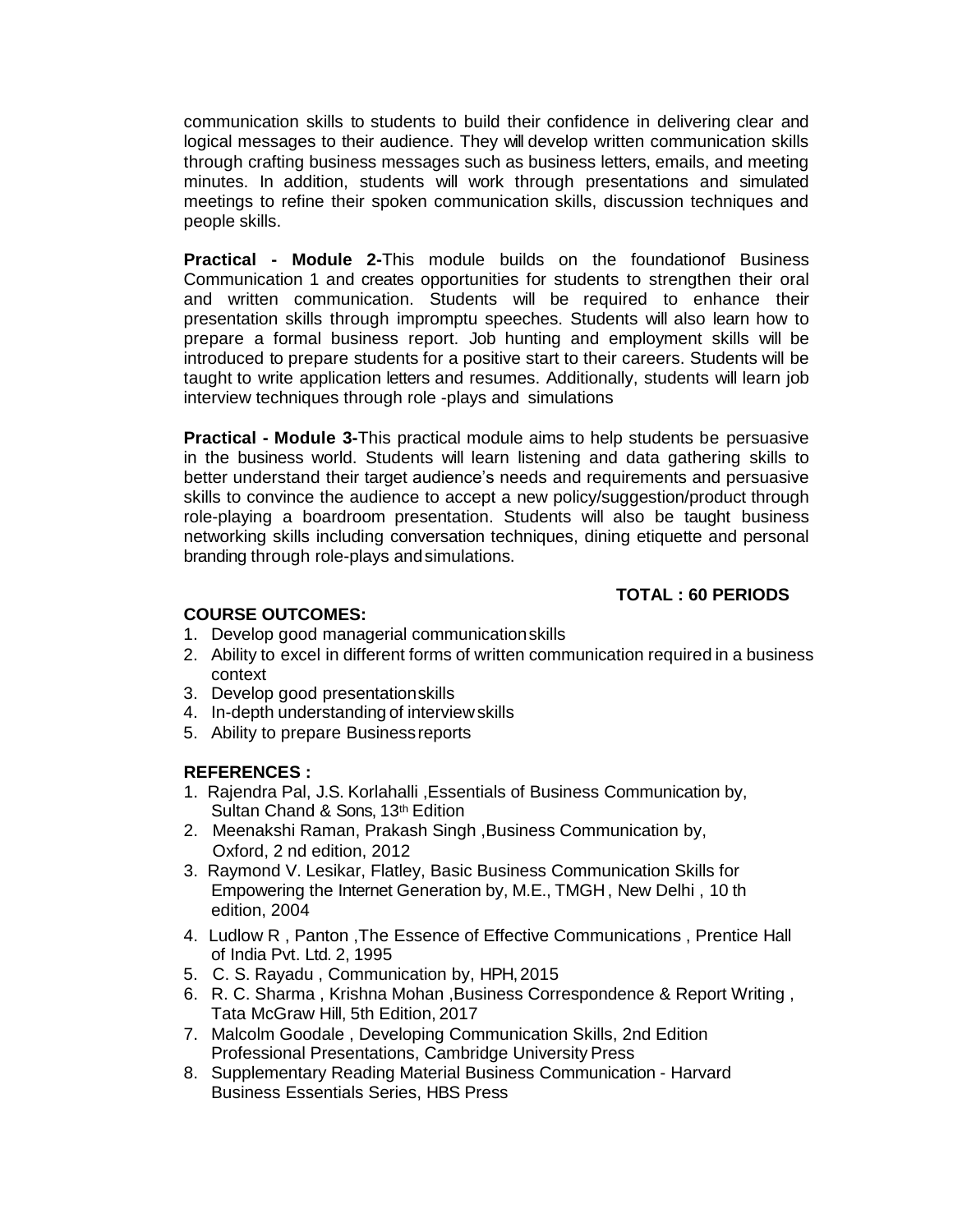9. Adair, J , Effective Communication. , Pan Macmillan Excellence in Business Communication by Thill, J. V. &Bovee, G. L, McGraw Hill, New York. Business Communications: From Process to Product by Bowman, J.P. &Branchaw, P.P., Dryden Press, Chicago.

#### **WEBSITES :**

[www.businesscommun](http://www.businesscommunicationskills.com/) [icationskills.com](http://www.businesscommunicationskills.com/) [www.kcitraining.com](http://www.kcitraining.com/) [www.mindtools.com](http://www.mindtools.com/) [www.businesscmmuni](http://www.businesscmmunication.org/) [cation.org](http://www.businesscmmunication.org/)

#### **BA4211 BUSINESS EHICS L T P C**

**0 0 4 2**

## **COURSE OBJECTIVE:**

 $\triangleright$  To enable the learners to have exposure on business ethics and ethical business perspectives.

## **NOTE :**

- $\triangleright$  The following is the list of topics suggested for preparation and presentation bystudents twice during the semester.
- $\triangleright$  This will be evaluated by the faculty member(s) handling the course and the final marks are

consolidated at the end of the semester. No end semester examination is required for this course**.**

- 1) Individual Culture andEthics
- 2) Ethical codes of conduct and value Systems
- 3) Loyalty and Ethical Behaviour, Ethical decision making
- 4) Ethical business issues and solutions
- 5) Corporate SocialResponsibilities of Business

## **TOTAL: 60 PERIODS**

## **COURSE OUTCOMES:**

- 1. The learners can handle issues of business ethics and offer solutions ethical perspectives
- 2. The learners are able to apply the basic concepts of Indian ethos and value systems at work.
- 3. The learners can handle issues of business ethics and offer solutions in ethical perspectives
- 4. The learners are professionally efficient and skilful in value systems and culture
- 5. The learners are capable in ethically manage business towards well being of the society.

The learners can be socially effective in undertaking business responsibilities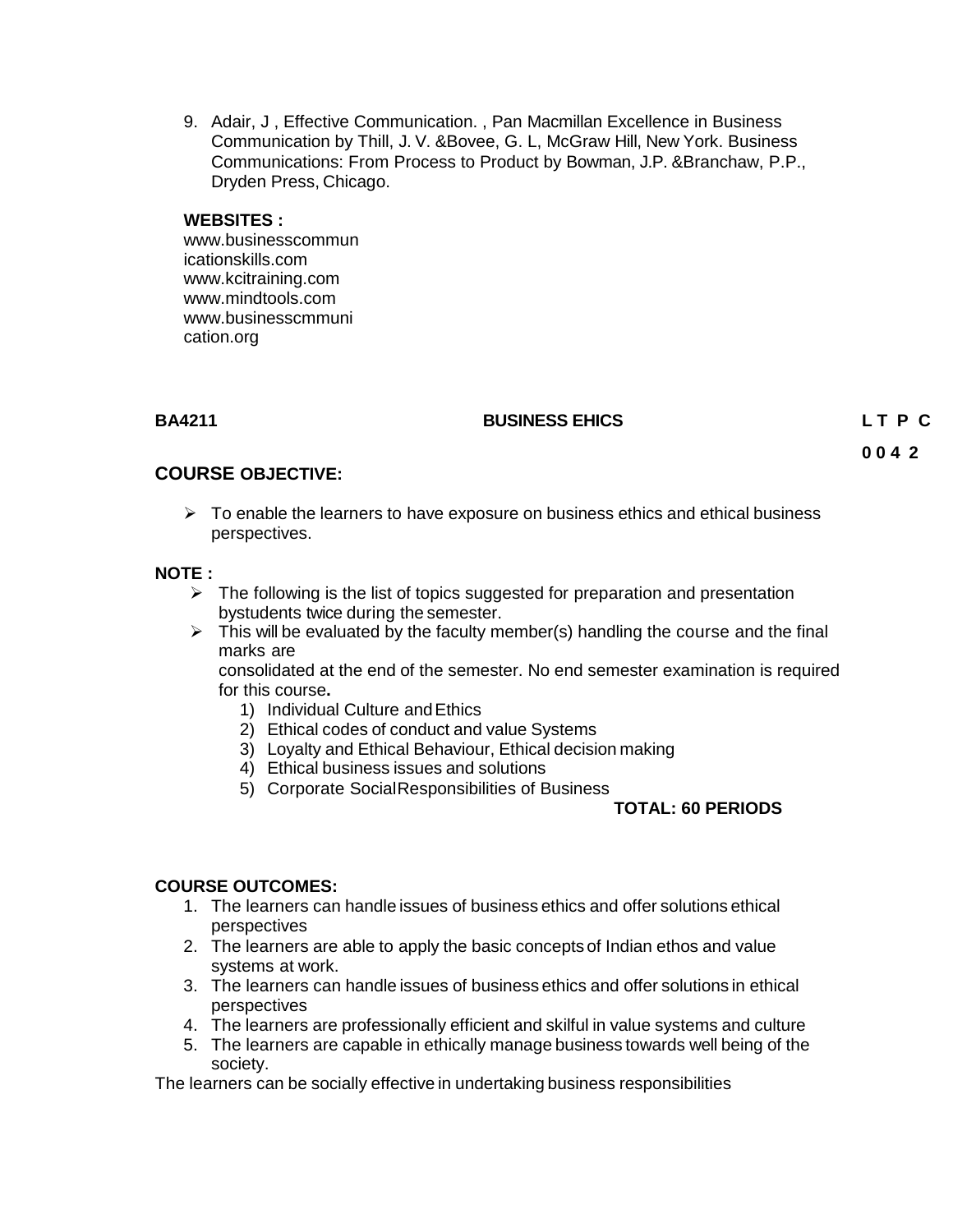# **BA4311 CREATIVITY AND INNOVATION LABORATORY L T P C**

## **COURSE OBJECTIVES:**

- $\triangleright$  To understand the nuances involved in Creativity & Innovation.
- $\triangleright$  To get hands on experience in applying creativity in problem solving.

## **UNIT I INTRODUCTION 12**

Need for Creative and innovative thinking for quality – Essential theory about directed creativity, Components of Creativity, Methodologies and approaches, individual and group creativity, Organizational role in creativity, types of innovation, barriers to innovation, innovatio n process, establishing criterion for assessment of creativity & innovation.

## **UNIT II MECHANISM OF THINKING AND VISUALIZATION 12**

Definitions and theory of mechanisms of mind heuristics and models: attitudes, Approaches and Actions that support creative thinking - Advanced study of visual elements and principles- line, plane, shape, form, pattern, texture gradation, colour symmetry. Spatial relationships and compositions in 2- and 3- dimensional space procedure for genuine graphical computer animation – Animation aerodynamics – virtual environments in scientific Visualization – Unifying principle of data management for scientific visualization – Visualization benchmarking

## **UNIT III CREATIVITY 12**

Nature of Creativity: Person, Process, Product and Environment, Methods and tools for Directed Creativity – Basic Principles – Tools that prepare the mind for creative thought – stimulation – Development and Actions: - Processes in creativity ICEDIP – Inspiration, Clarification, Distillation, Perspiration, Evaluation and Incubation – Creativity and Motivation The Bridge between man creativity and the rewards of innovativeness – Applying

Directed Creativity.

#### **UNIT IV CREATIVITY INPROBLEM SOLVING 12**

Generating and acquiring new ideas, product design, service design – case studies and hands-on exercises, stimulation tools and approaches, six thinking hats, lateral thinking – Individual activity, group activity, contextual influences. Assessing Your Personal Creativity and Ability to Innovate, Enhancing Your Creative and Innovative **Abilities** 

## **UNIT V INNOVATION 12**

Innovation- radical vs evolutionary, – Introduction to TRIZ methodology of Inventive Problem Solving – the essential factors – Innovator's solution – creating and sustaining successful growth – Disruptive Innovation model – Segmentive Models – New market disruption -—Managingthe Strategy Development Process – The Role of Senior Executive in Leading New Growth – Passing the Baton, Entrepreneurial Tools for Creativity and Innovation

**TOTAL: 60 PERIOD** **0 0 4 2**